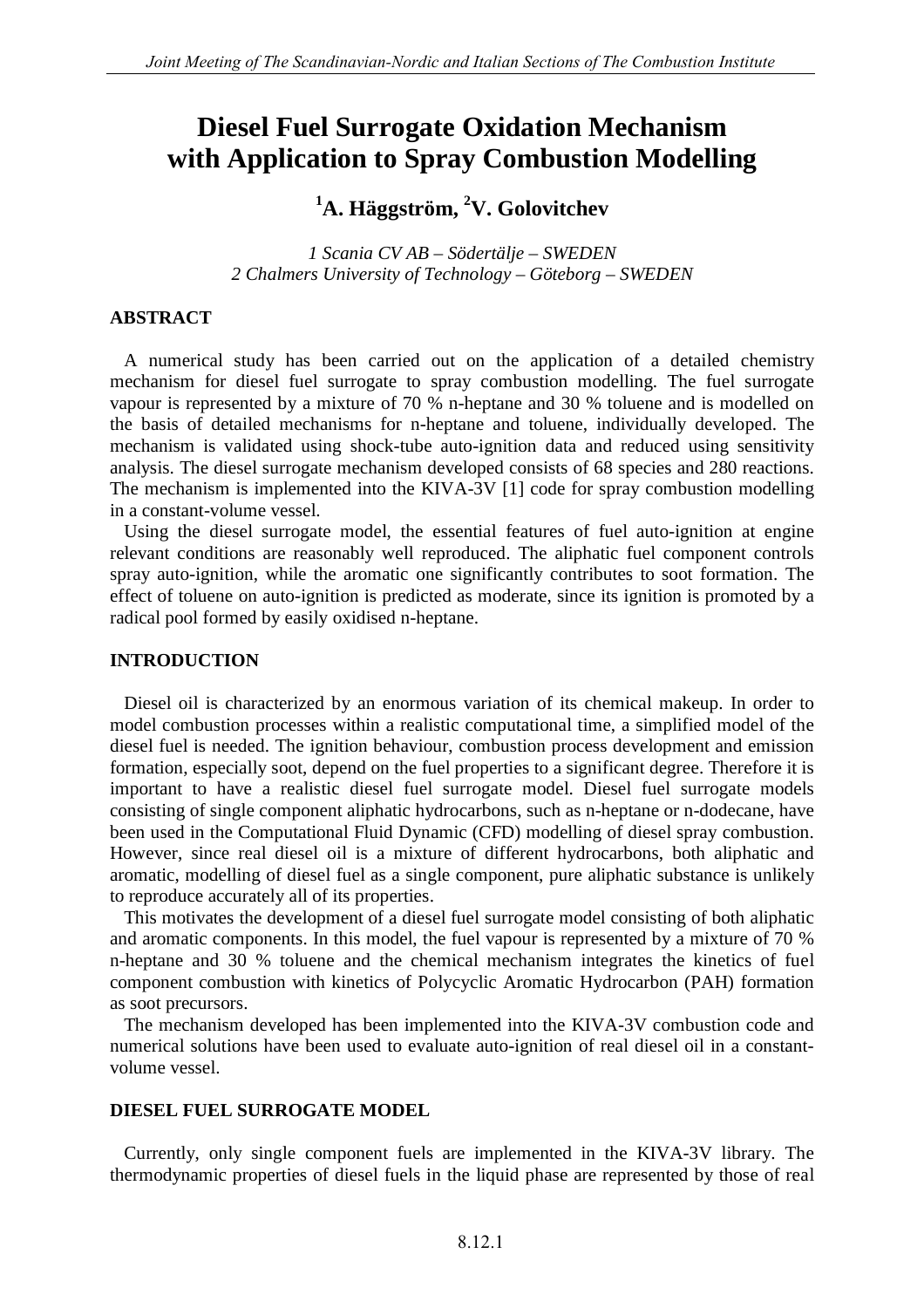diesel oil, i.e. the enthalpy-temperature curve is similar to n-dodecane with enthalpy of formation of -9.8 kcal/mole.

Since diesel surrogate vapour is represented by a mixture of n-heptane and toluene, it is assumed that the combination of their respective properties will give a good approximation of real diesel oil properties. The choice of n-heptane is motivated by its cetane number around 56, which is similar to the cetane number of real diesel oil. This promotes correct autoignition behaviour. In order to get a more accurate prediction of soot formation, the aromatic hydrocarbon is also included in the model. Toluene, which is a product of benzene alkylation, has been selected as the aromatic component in the diesel fuel surrogate makeup. The presence of toluene does not affect significantly ignition delay time because its oxidation is promoted by high radical concentrations, produced when n-heptane oxidation proceeds.

The main reaction pathways for n-heptane combustion are well established [2] and in addition to its reduced mechanism, the simplified reaction scheme of toluene oxidation [3] is included into the diesel surrogate model. The toluene oxidation promotes direct formation of acenaphthylene, A2R5, which is a gaseous precursor of soot. Soot formation is modelled as a finite-rate transition of A2R5 to graphite. The complete mechanism, in which the dominant reaction rate coefficients are tuned on a basis of a sensitivity analysis [4], consists of 68 species and 280 reactions and has been validated using auto-ignition shock tube experimental data.

#### **RESULTS AND DISCUSSION**

#### *Shock tube auto-ignition calculations*

The suggested reaction mechanism is evaluated by comparing predicted ignition delay times with shock tube experiments for n-heptane [5] and toluene [6], respectively.

Comparisons of calculated and experimental ignition delay times for different temperatures and n-heptane/air compositions are shown in Fig. 1. The predictions are in reasonable agreement with the experimental data



*Fig. 1 Ignition delay times for n-heptane in shock tube experiments. p0=13.5 atm.*

Experimental and calculated data for toluene ignition delay times for different pressures and compositions, summarized in Table 1, are compared in Fig. 2. The calculated values agree well with the experimental data.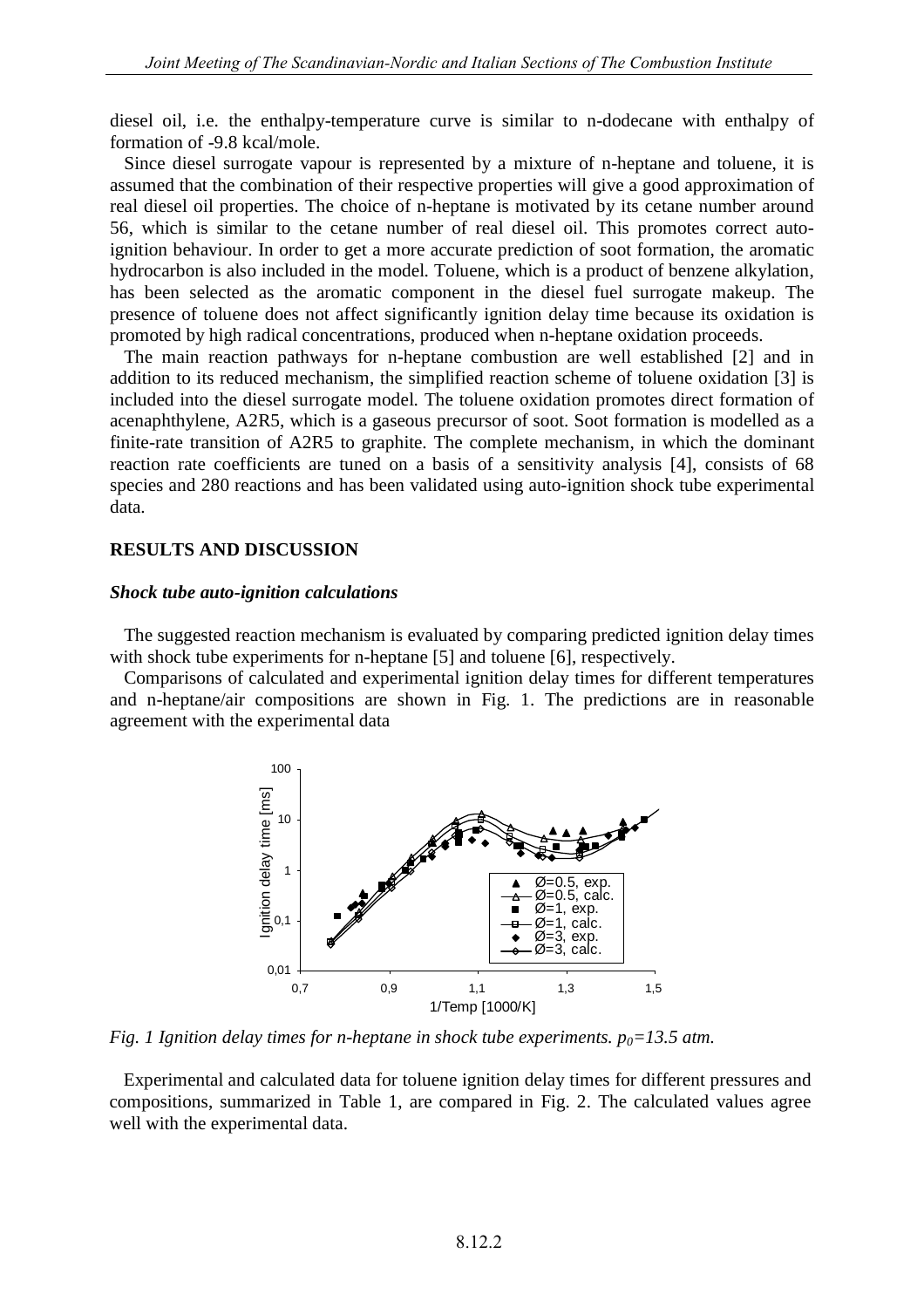

*Fig. 2 Ignition delay times for toluene in shock tube experiments. The experimental conditions are summarized in Table 1.*

*Table 1. Mixture compositions and initial pressures for shock tube experiments.*

| Case | $p$ (atm) |      | $C_6H_5CH_3(\% )$ | $O_2(\%)$ | Ar $(\%)$ |
|------|-----------|------|-------------------|-----------|-----------|
| А    | 2.8       |      | 1.495             | 13.45     | 85.055    |
| B    | 2.3       | 0.33 | 0.497             | 13.51     | 85.993    |
| C    | 6.8       |      | 0.497             | 4.48      | 95.023    |
| D    | 2.3       |      | 0.497             | 4.48      | 95.023    |

Fig. 3 presents calculated ignition delay times for stoichiometric mixtures of n-heptane, toluene and the diesel fuel surrogate. This illustrates that the auto-ignition behaviour of the fuel surrogate model is mainly characterised by the properties of n-heptane.



*Fig. 3 Calculated ignition delay times for n-heptane, toluene and diesel surrogate combustion in air.*  $p_0 = 13.5$  *atm. Equivalence ratio,*  $\emptyset = 1$ *.* 

#### *Constant volume spray combustion*

The model predicts accurately shock-tube n-heptane and toluene auto-ignition, but the important question is whether the fuel surrogate model can reproduce the ignition properties of real diesel oil at engine relevant conditions. This is evaluated by simulation of constant